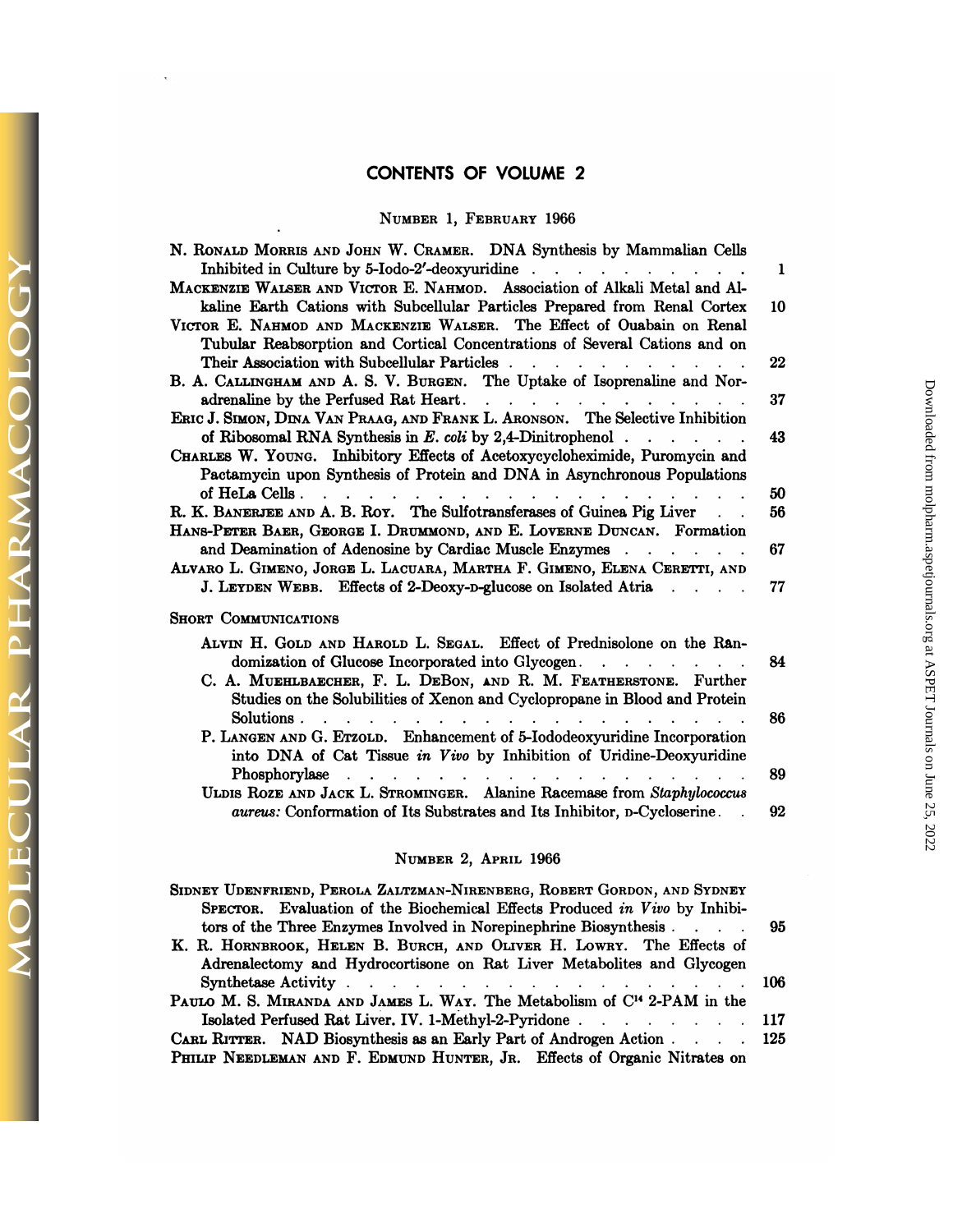| Mitochondrial Respiration and Swelling: Possible Correlations with the Mech-                                                                                 |       |
|--------------------------------------------------------------------------------------------------------------------------------------------------------------|-------|
|                                                                                                                                                              | - 134 |
| THOMAS H. MAREN, ARTHUR C. ELLISON, SUSAN K. FELLNER, AND WALTER B. GRA-                                                                                     |       |
| H. K. DAS, AVRAM GOLDSTEIN, AND LEE C. KANNER. Inhibition by Chloramphen-                                                                                    |       |
| icol of the Growth of Nascent Protein Chains in <i>Escherichia coli</i> 158<br>R. KATO, W. R. JONDORF, L. A. LOEB, T. BEN, AND H. V. GELBOIN. Studies on the |       |
| Mechanism of Drug-Induced Microsomal Enzyme Activities. V. Phenobarbital                                                                                     |       |
| Stimulation of Endogenous Messenger RNA and Polyuridylic Acid-Directed                                                                                       |       |
| $L-[^{14}C]-P$ henylalanine Incorporation                                                                                                                    | -171  |
| <b>SHORT COMMUNICATION</b>                                                                                                                                   |       |
| H. REMMER, J. SCHENKMAN, R. W. ESTABROOK, H. SASAME, J. GILLETTE, S.                                                                                         |       |
| NARASIMHULU, D. Y. COOPER, AND O. ROSENTHALL. Drug Interaction with<br>Hepatic Microsomal Cytochrome.                                                        | 187   |
|                                                                                                                                                              |       |

#### NUMBER 3, JUNE 1966

| NUMBER 3, JUNE 1966                                                                                                                                                                         |     |
|---------------------------------------------------------------------------------------------------------------------------------------------------------------------------------------------|-----|
| JOHN R. WILLIAMSON AND D. JAMIESON. Metabolic Effects of Epinephrine in the                                                                                                                 |     |
| Perfused Rat Heart. I. Comparison of Intracellular Redox States, Tissue pO <sub>2</sub> ,                                                                                                   | 191 |
| JOHN R. WILLIAMSON. Metabolic Effects of Epinephrine in the Perfused Rat Heart.<br>II. Control Steps of Glucose and Glycogen Metabolism.                                                    | 206 |
| RICHARD M. FINKEL, EDGAR C. HENSHAW, AND HOWARD H. HIATT. Early Changes<br>in Liver Cytoplasmic RNA of Hydrocortisone-Treated Rats                                                          | 221 |
| P. D. BEWSHER, C. C. HILLMAN, AND J. ASHMORE. Effects of Nethalide on Insulin                                                                                                               |     |
| Activity and Binding by Rat Muscle and Adipose Tissue<br>JOHN N. FAIN, DAVID J. GALTON, AND VANCO P. KOVACEV. Effect of Drugs on the                                                        | 227 |
| Lipolytic Action of Hormones in Isolated Fat Cells.<br>$\sim$ $\sim$ $\sim$ $\sim$ $\sim$ $\sim$ $\sim$<br>D. J. NELSON AND C. E. CARTER. Inhibition of the Biosynthesis of Thymidylic Acid | 237 |
| by 4-N-Hydroxy-2'-Deoxycytidine in L5178Y Leukemic Cells.                                                                                                                                   | 248 |
| JOACHIM K. SEYDEL. Prediction of in Vitro Activity of Sulfonamides, Using Ham-<br>mett Constants or Spectrophotometric Data of the Basic Amines for Calculation                             | 259 |
| <b>SHORT COMMUNICATION</b>                                                                                                                                                                  |     |
| W. F. WEVERS AND R. K. RALPH. Drug Action and Aminoacyl RNA Ligases                                                                                                                         | 266 |
| ERRATUM                                                                                                                                                                                     | 268 |

#### NUMBER 4, JULY 1966

| NUMBER 4, JULY 1966                                                                                                                                                                                  |     |
|------------------------------------------------------------------------------------------------------------------------------------------------------------------------------------------------------|-----|
| K. G. DAWSON, P. PATEY, D. RUBINSTEIN, AND J. C. BECK. Growth Hormone and<br>Protein Synthesis. 269<br>ALAN C. SARTORELLI AND SHIRO TSUNAMURA. Studies on the Biochemical Mode of                    |     |
| Action of a Cytotoxic Methylhydrazine Derivative, $N$ -Isopropyl- $\alpha$ -(2-methyl-<br>hydrazino)-p-toluamide. 275<br>E. W. GILL AND H. P. RANG. An Alkylating Derivative of Benzilylcholine with |     |
| Specific and Long-Lasting Parasympatholytic Activity 284<br>KAREN B. HELLE. Some Chemical and Physical Properties of the Soluble Protein                                                             |     |
| <b>Fraction of Bovine Adrenal Chromaffin Granules</b>                                                                                                                                                | 298 |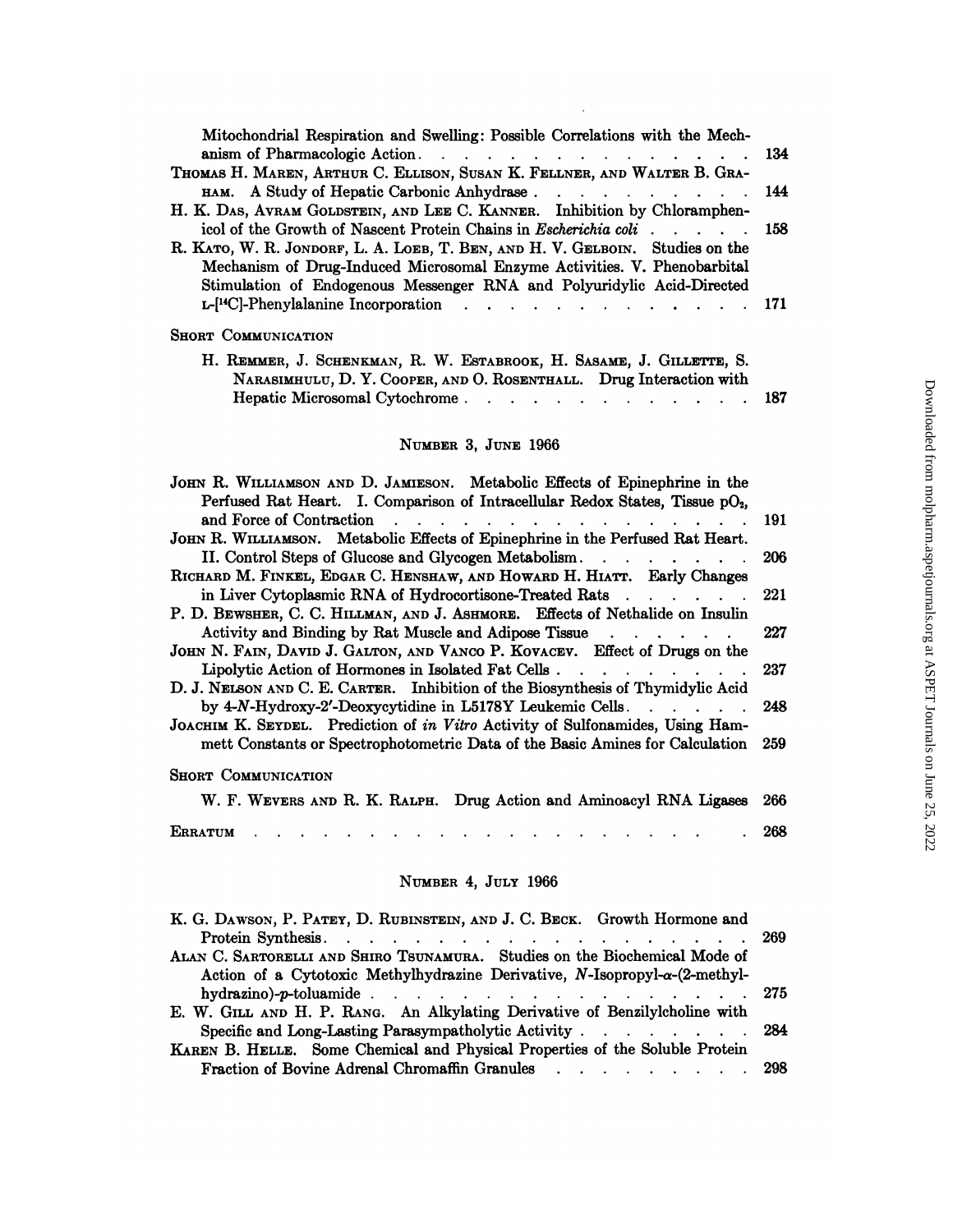| of the Inhibition of the N-Demethylation of Ethylmorphine by 2-Diethylamino-<br>ethyl 2,2-Diphenylvalerate HCl (SKF 525-A) and Related Compounds<br>olism. II. Metabolism of 2-Diethylaminoethyl 2,2-Diphenylvalerate HCl (SKF<br>$525-A$ .<br>a construction of the construction of the construction of the construction of the construction of the construction of the construction of the construction of the construction of the construction of the construction of the<br>olism. III. Inhibition of Hexobarbital Metabolism in the Intact Rat and in the<br>Isolated Perfused Liver by 2-Diethylaminoethyl 2,2-Diphenylvalerate HCl<br>(SKF 525-A) and Its N-Deethylated Derivatives<br>$\mathbf{r}$ , $\mathbf{r}$ , $\mathbf{r}$ , $\mathbf{r}$ , $\mathbf{r}$ , $\mathbf{r}$<br>tion of Drug Metabolism by 2-Diethylaminoethyl 2,2-Diphenylvalerate HCl<br>(SKF 525-A) and 2,4-Dichloro-6-phenylphenoxyethyldiethylamine HBr (Lilly<br>18947) and the Effect of Induction on the Inhibitory Properties of SKF 525-A<br>Type Compounds.<br>$\mathbf{r}$<br>depressant Drugs of Reserpine Effect on Pyridine Nucleotide Metabolism<br>the Muscarinic Action of Oxotremorine Arecoline, Pilocarpine, and their Qua- | 311<br>319<br>328<br>335<br>341<br>347<br>352<br>360<br>$\mathbf{r}$ and $\mathbf{r}$ and $\mathbf{r}$ and $\mathbf{r}$<br>Half of a Population of Mammalian Tumor Cells Inhibited in Culture by<br>363 |                          |  |
|---------------------------------------------------------------------------------------------------------------------------------------------------------------------------------------------------------------------------------------------------------------------------------------------------------------------------------------------------------------------------------------------------------------------------------------------------------------------------------------------------------------------------------------------------------------------------------------------------------------------------------------------------------------------------------------------------------------------------------------------------------------------------------------------------------------------------------------------------------------------------------------------------------------------------------------------------------------------------------------------------------------------------------------------------------------------------------------------------------------------------------------------------------------------------------------------------------------------------|---------------------------------------------------------------------------------------------------------------------------------------------------------------------------------------------------------|--------------------------|--|
| JOHN MILLS AND DONALD T. DUBIN. Some Effects of Spermine on Escherichia coli                                                                                                                                                                                                                                                                                                                                                                                                                                                                                                                                                                                                                                                                                                                                                                                                                                                                                                                                                                                                                                                                                                                                              |                                                                                                                                                                                                         |                          |  |
| M. W. ANDERS AND G. J. MANNERING. Inhibition of Drug Metabolism. I. Kinetics<br>M. W. ANDERS, A. P. ALVARES, AND G. J. MANNERING. Inhibition of Drug Metab-<br>R. E. STITZEL, M. W. ANDERS, AND G. J. MANNERING. Inhibition of Drug Metab-                                                                                                                                                                                                                                                                                                                                                                                                                                                                                                                                                                                                                                                                                                                                                                                                                                                                                                                                                                                |                                                                                                                                                                                                         |                          |  |
|                                                                                                                                                                                                                                                                                                                                                                                                                                                                                                                                                                                                                                                                                                                                                                                                                                                                                                                                                                                                                                                                                                                                                                                                                           |                                                                                                                                                                                                         |                          |  |
|                                                                                                                                                                                                                                                                                                                                                                                                                                                                                                                                                                                                                                                                                                                                                                                                                                                                                                                                                                                                                                                                                                                                                                                                                           |                                                                                                                                                                                                         |                          |  |
|                                                                                                                                                                                                                                                                                                                                                                                                                                                                                                                                                                                                                                                                                                                                                                                                                                                                                                                                                                                                                                                                                                                                                                                                                           |                                                                                                                                                                                                         |                          |  |
| M. W. ANDERS AND G. J. MANNERING. Inhibition of Drug Metabolism. IV. Induc-<br>GERTRUDE P. QUINN, PAUL GREENGARD, AND MARIA B. REID. Prevention by Anti-<br>ISRAEL HANIN, DONALD J. JENDEN, AND ARTHUR K. CHO. The Influence of pH on                                                                                                                                                                                                                                                                                                                                                                                                                                                                                                                                                                                                                                                                                                                                                                                                                                                                                                                                                                                     |                                                                                                                                                                                                         |                          |  |
|                                                                                                                                                                                                                                                                                                                                                                                                                                                                                                                                                                                                                                                                                                                                                                                                                                                                                                                                                                                                                                                                                                                                                                                                                           |                                                                                                                                                                                                         |                          |  |
|                                                                                                                                                                                                                                                                                                                                                                                                                                                                                                                                                                                                                                                                                                                                                                                                                                                                                                                                                                                                                                                                                                                                                                                                                           |                                                                                                                                                                                                         |                          |  |
|                                                                                                                                                                                                                                                                                                                                                                                                                                                                                                                                                                                                                                                                                                                                                                                                                                                                                                                                                                                                                                                                                                                                                                                                                           |                                                                                                                                                                                                         |                          |  |
|                                                                                                                                                                                                                                                                                                                                                                                                                                                                                                                                                                                                                                                                                                                                                                                                                                                                                                                                                                                                                                                                                                                                                                                                                           |                                                                                                                                                                                                         |                          |  |
|                                                                                                                                                                                                                                                                                                                                                                                                                                                                                                                                                                                                                                                                                                                                                                                                                                                                                                                                                                                                                                                                                                                                                                                                                           |                                                                                                                                                                                                         |                          |  |
|                                                                                                                                                                                                                                                                                                                                                                                                                                                                                                                                                                                                                                                                                                                                                                                                                                                                                                                                                                                                                                                                                                                                                                                                                           |                                                                                                                                                                                                         | ternary Ammonium Analogs |  |
| <b>SHORT COMMUNICATIONS</b>                                                                                                                                                                                                                                                                                                                                                                                                                                                                                                                                                                                                                                                                                                                                                                                                                                                                                                                                                                                                                                                                                                                                                                                               |                                                                                                                                                                                                         |                          |  |
| L. L. IVERSEN AND E. A. KRAVITZ. Sodium Dependence of Transmitter Uptake                                                                                                                                                                                                                                                                                                                                                                                                                                                                                                                                                                                                                                                                                                                                                                                                                                                                                                                                                                                                                                                                                                                                                  |                                                                                                                                                                                                         |                          |  |
| at Adrenergic Nerve Terminals<br>JOHN W. CRAMER AND N. RONALD MORRIS. Absence of DNA Synthesis in One-                                                                                                                                                                                                                                                                                                                                                                                                                                                                                                                                                                                                                                                                                                                                                                                                                                                                                                                                                                                                                                                                                                                    |                                                                                                                                                                                                         |                          |  |
| 5-Iodo-2'-Deoxyuridine                                                                                                                                                                                                                                                                                                                                                                                                                                                                                                                                                                                                                                                                                                                                                                                                                                                                                                                                                                                                                                                                                                                                                                                                    |                                                                                                                                                                                                         |                          |  |

#### NUMBER 5, SEPTEMBER 1966

| 5-10d0-2'-Deoxyuridine                                                                                                                                                                                                                       | 363 |
|----------------------------------------------------------------------------------------------------------------------------------------------------------------------------------------------------------------------------------------------|-----|
| NUMBER 5, SEPTEMBER 1966                                                                                                                                                                                                                     |     |
| JEAN-PIERRE CHANGEUX. Responses of Acetylcholinesterase from Torpedo marm-<br>orata to Salts and Curarizing Drugs                                                                                                                            | 369 |
| STEVEN E. MATER, ANNETTE C. MATFIELD, AND JOSEPH A. HAAS. Heart Muscle<br>Hexokinase: Subcellular Distribution and Inhibition by Glucose 6-Phosphate<br>$\sim$<br>EDWARD BRESNICK. Ribonucleic Acid Polymerase Activity in Liver Nuclei from | 393 |
| Rats Pretreated win 3-Methylcholanthrene<br>B. BELLEAU AND H. TANI. A Novel Irreversible Inhibitor of Acetylcholinesterase                                                                                                                   | 406 |
| Specifically Directed at the Anionic Binding Site: Structure-Activity Relation-<br>ships<br>$\mathbf{r} = \mathbf{r} + \mathbf{r}$<br>SIGMUND F. ZAKRZEWSKI, MAIRE T. HAKALA, AND CHARLES A. NICHOL. Purification                            | 411 |
| and Properties of Folate Reductase, the Cellular Receptor of Amethopterin<br>L. LEE BENNETT, JR., HANS P. SCHNEBLI, MARGARET H. VAIL, PAULA W. ALLAN, AND<br>JOHN A. MONTGOMERY. Purine Ribonucleoside Kinase Activity and Resistance        | 423 |
| to Some Analogs of Adenosine<br>HERBERT L. ENNIS. Inhibition of Protein Synthesis by Polypeptide Antibiotics. III.                                                                                                                           | 432 |
| Ribosomal Site of Inhibition<br>$\mathbf{r}$ , and $\mathbf{r}$ , and $\mathbf{r}$ , and $\mathbf{r}$ , and $\mathbf{r}$<br>BETTY J. WILLIAMS AND STEVEN E. MAYER. Hormonal Effects on Glycogen Metab-                                       | 444 |
| olism in the Rat Heart in Situ.<br>MAIRE T. HAKALA AND ELSE-MAJ SUOLINNA. Specific Protection of Folate Reduc-                                                                                                                               | 454 |
| tase against Chemical and Proteolytic Inactivation.                                                                                                                                                                                          | 465 |